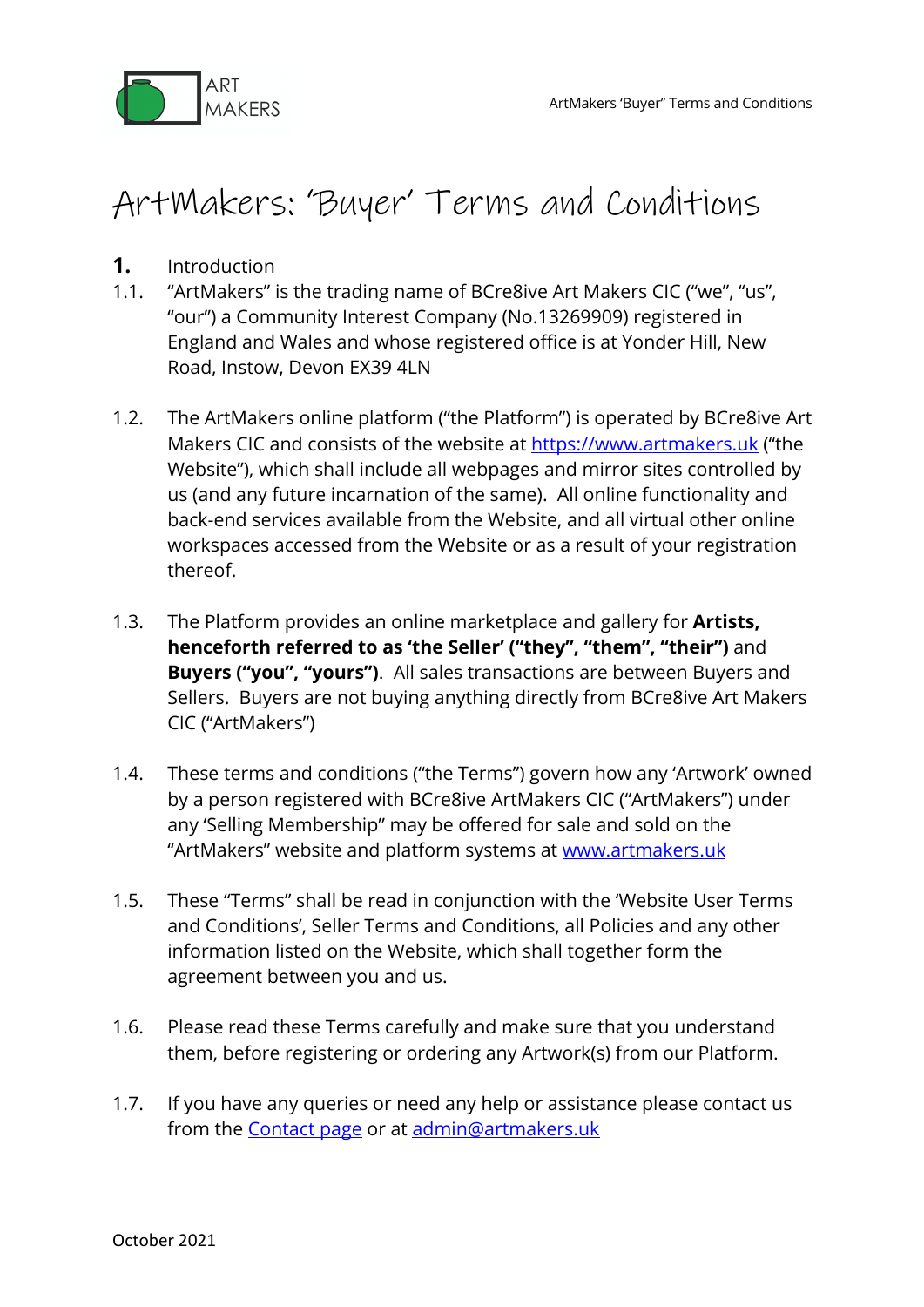

#### **2. DEFINITIONS**

The Website User Terms and Conditions form part of these Buyer Terms and Conditions. For your ease we have included the definitions within these Buyer Terms and Conditions.

- "Artmakers' Services" means the services we supply by providing the Website as an Online Marketplace, allowing Artists to advertise Artwork on the Website, bringing Buyers and Artists together, using the website, and facilitating orders.
- "Artist" means any person and/or organisation who displays Artwork for sale on the Website. Generally referred to as the Seller
- "Artwork" means the pieces of Art/Artwork/Products which a Buyer agrees to buy from an "Artist" using the Website, including Commissions and Made to Order, as described in the individual listing on the Website.
- "Buyer" means the person and/or organisation who uses the Website and may buy Artwork.
- "Commissions" is Artwork supplied according to the Buyer's requirements so the Buyer may choose, for example, a subject matter or colour variations, for example, a painting from a photograph. However, the Buyer must bear in mind that Artwork is a personal choice and must be clear if the Buyer has any specific requirements. Unless otherwise agreed, commissions require a non-refundable 50% deposit to be paid in advance with the balance payable once the Buyer has approved the images.
- "Consumer" shall have the meaning as in s2(3) of the Consumer Rights Act 2015 and means "an individual acting for purposes that are wholly or mainly outside that individual's trade, business, craft or profession."
- "Intellectual Property Rights" means any patent, trademark, service mark, registered design, copyright, design right, any contact or database rights, know-how, confidential information or process, any application for any of the above and any other intellectual property rights recognised in any part of the world, whether or not presently existing or applied for, which are held by the owning party.
- "Made to Order'" is Artwork which is painted/made for the Buyer based on an original piece of Artwork which the Buyer likes. They will be similar to the original but, because of their very nature, will have variations in the design and colour, and no two paintings will be exactly the same in appearance. Made to Order Artwork will not be an exact replica of the original.
- "Order acknowledgment" means the email confirming the Buyer's order and will contain information such as the Order number and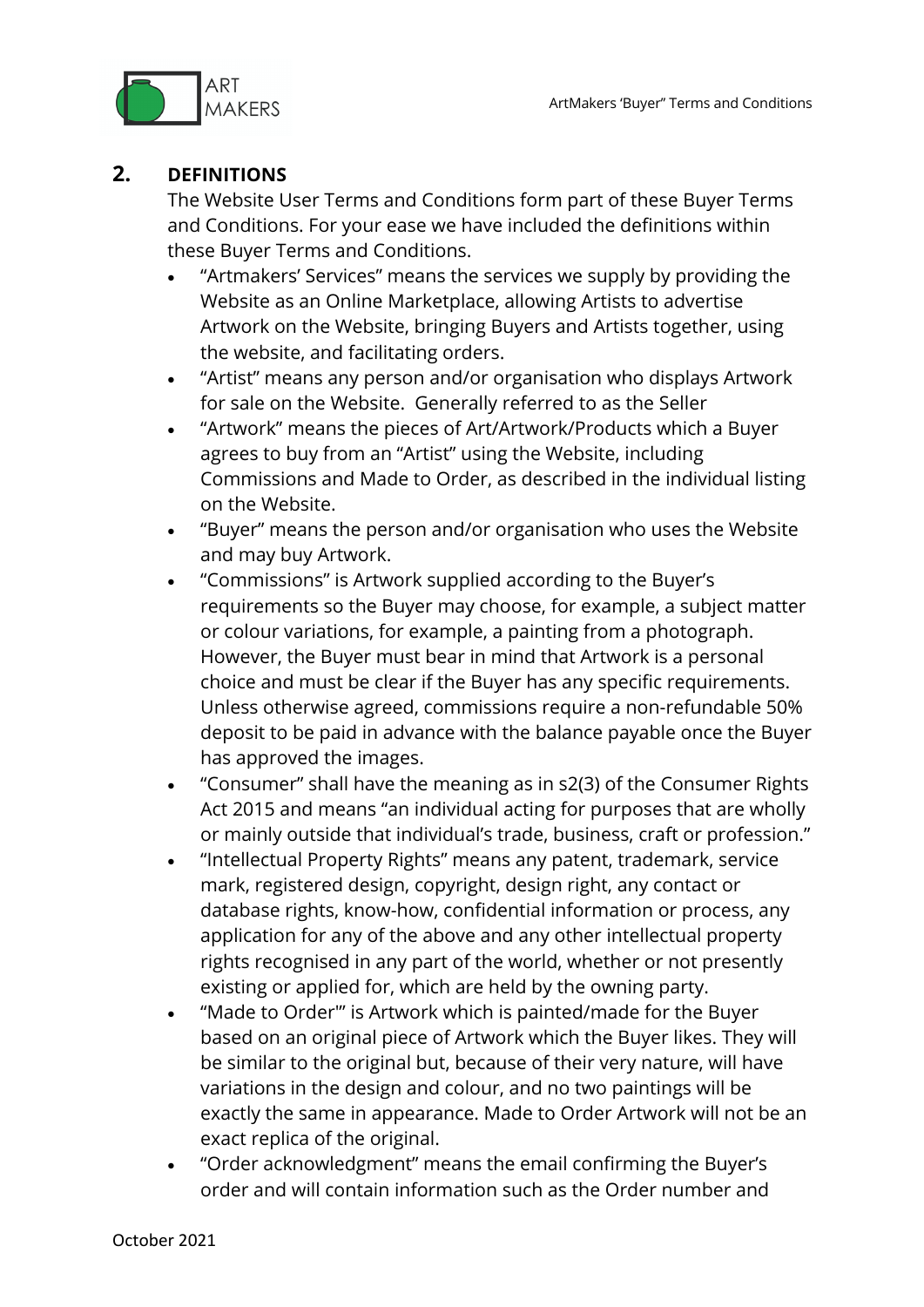

date of order, the title of the work, price and billing/shipping address(es)

- "Order confirmation" means the e-mail issued to confirm that the Artworks have been dispatched and will confirm the title of the artwork and the price.
- "Artwork" has the meaning attached to it in the Consumer Contracts (Information, Cancellation and Additional Payments) Regulations 2013 in reference to items displayed for sale on this platform.
- "Terms and Conditions" means these Terms and Conditions which also incorporate all policies and other Terms and Conditions displayed on our Website and will also include any special terms and conditions agreed in writing by us.
- "Upload onto the Website" means any submission or post, including any Artist's information regarding any Artwork for sale, in any format, including any post, content or anything whatsoever which a user uploads or provides to us for upload and subsequently appears and can be viewed on the Website. This includes taking part in any available feedback, review, discussion, forum etc.
- "User" or "you" means anyone using and/or visiting the Website for any purpose including, but not limited to, Buyers and Artists.
- "We", "Us", means the organisation who supplies and owns this Website, BCre8ive ArtMakers CIC, whose registered office is at Yonder Hill, New Road, Instow, Devon EX39 4LN a Community Interest Company registered in England who company registration number is 07795357.
- "Website" means the website and all content at https://www.artmakers.uk
- "Working Days" means any day Monday to Friday from 9am to 5pm, excluding all public and bank holidays in England and Wales.

# **3. BUYERS**

- 3.1. We do not act as a Buyer's agent for any purpose.
- 3.2. You may only purchase Artworks from our Platform if you are at least 18 years old.
- 3.3. We intend to rely upon these Terms and any document expressly referred to in them in relation to the Contract between you and us. While we accept responsibility for statements and representations made by our duly authorised agents, please make sure you ask for any variations from these Terms to be confirmed in writing.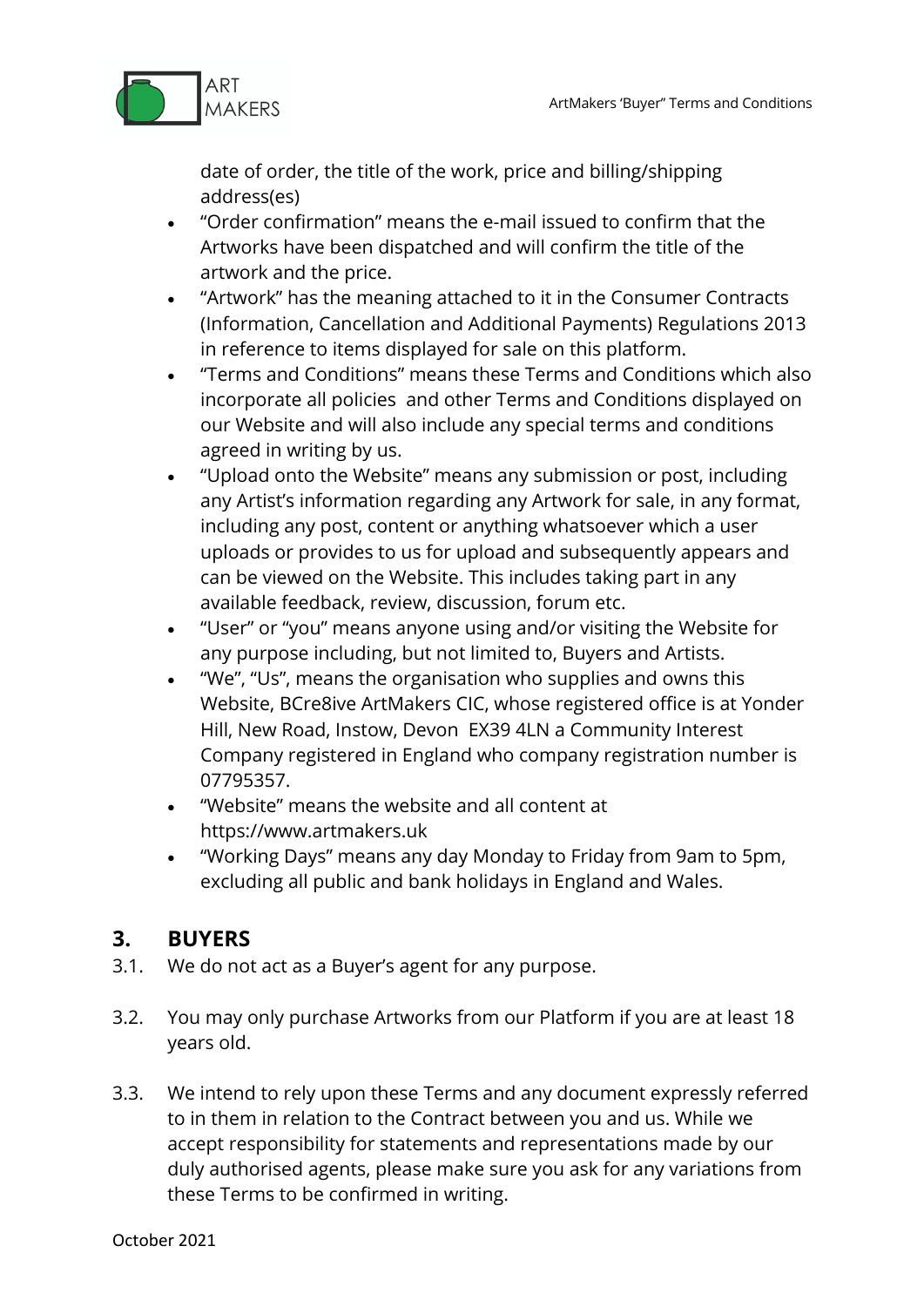

- 3.4. As a buyer, you have legal rights in relation to Artworks that are faulty or not as described. Advice about your legal rights is available from your local Citizens' Advice Bureau or Trading Standards office. Nothing in these Terms will affect these legal rights.
- 3.5. If you are acting on behalf of a business or any other organisational body, you confirm that you have authority to bind any business or organisation on whose behalf you use our Platform to purchase Artworks.
- 3.6. These Terms and any document expressly referred to in them constitute the entire agreement between you and us. You acknowledge that you have not relied on any statement, promise or representation made or given by or on behalf of us which is not set out in these Terms or any document expressly referred to in them.

## **4. THE ARTWORKS**

- 4.1. The images of the Artworks on our Platform are for illustrative purposes only. Although we have made every effort to display the colours accurately, we cannot guarantee that your computer's display of the colours accurately reflect the colour of the Artworks. Your Artworks may vary slightly from those images and the depiction of Artworks with accessories, e.g. frames may be used for illustrative purposes only. You are advised to check that the Artwork you would like to purchase includes such accessories or not before placing the order.
- 4.2. The packaging of the Artworks may vary from that shown on images on our Platform.
- 4.3. All Artworks shown on our Platform are subject to availability. We will inform you by e-mail as soon as possible if the Artwork you have ordered is not available and we will not process that order.

## **5. OUR ROLE**

5.1. Where you purchase Artworks offered by a Seller via the Platform, a Contract is concluded between you and that Seller via the Platform as specified in Section 7 below. We are not a party to that Contract, but each Seller authorises us as its commercial agent to promote the Seller's Artwork(s), to conclude the sale of its Artwork(s) under the terms of each Contract and to accept payment on that Seller's behalf, in accordance with these Terms via the Platform. In this limited capacity, we are neither the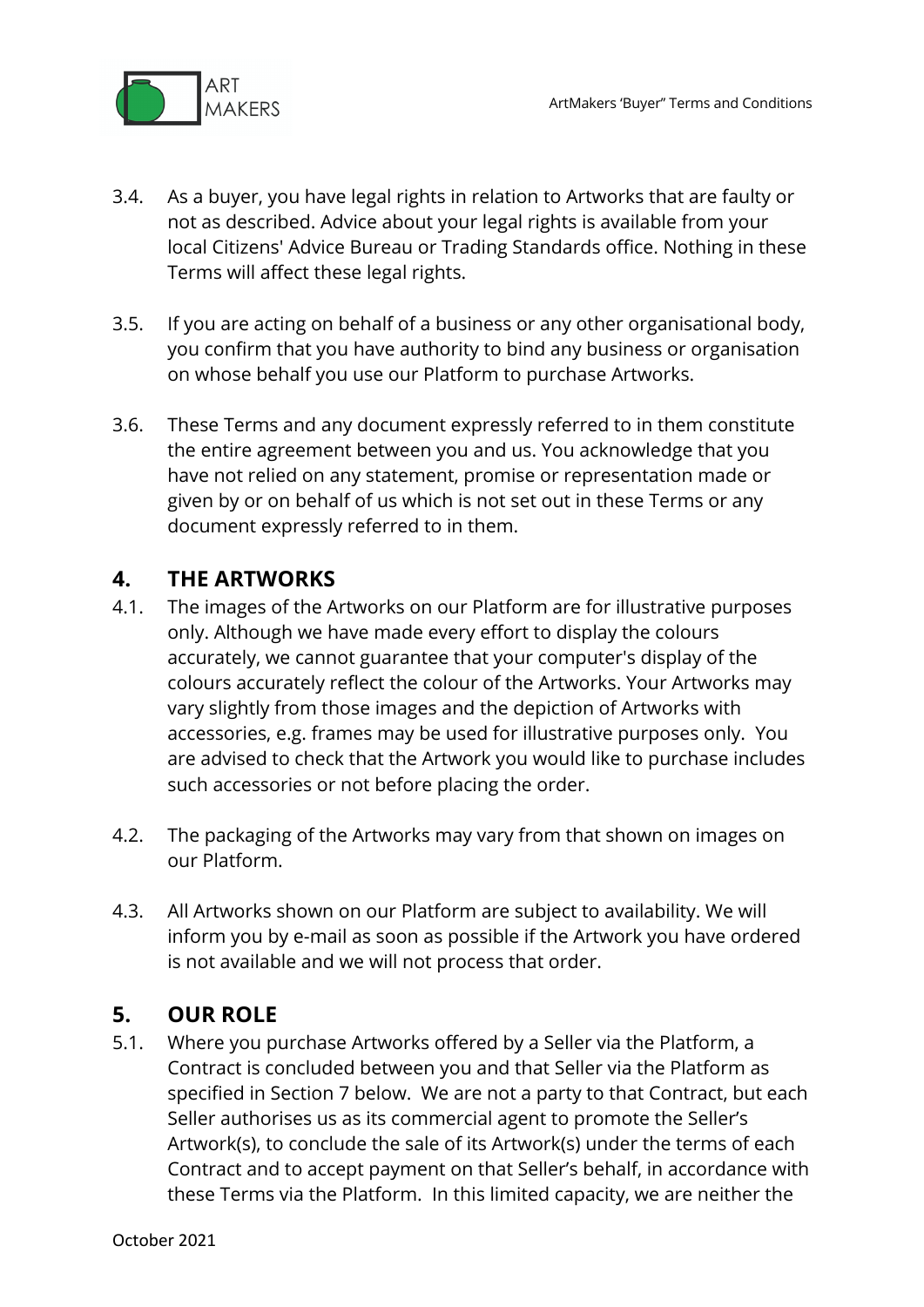

buyer nor the seller (or reseller) of the Artwork(s) that the Seller offers for sale.

- 5.2. We are not your agent for any purpose. The Seller, and not us, is responsible for performing the obligations under the terms of any Contract between you and a Seller. Each Seller is the seller of record for all sales by that Seller to you via the Platform, but you pay us via the Platform for any Artwork(s) that you purchase. Your obligation to pay for any Artwork(s) is satisfied when you properly pay us for the Artwork(s) via the Platform. Because we conclude the sale on behalf of the Seller and your payment to us satisfies your obligation to pay for the Artwork(s) you purchase from the Seller, our name will appear on your payment card statement (which may also display the Seller's name).
- 5.3. The Seller will dispatch or arrange for the dispatch of the Artwork(s) you have purchased after receiving our notification of your order. You may only pay for Artwork(s) via the Platform and the Seller must not invoice you outside the Platform. Any refunds may only be initiated to you via the Platform. We may in our sole discretion investigate or decline to process any transaction involving any Artwork(s) purchased via the Platform. We do not charge you any fee for the Platform (unless a Service Fee is applicable as per Clause 6.5 below). We charge Sellers for acting on their behalf in the limited capacity described above.
- 5.4. Except as otherwise expressly provided in these Terms, we are not the agent, intermediary or other representative of the Seller. We are not a fiduciary or trustee of the Sellers.
- 5.5. We have no responsibility to you in relation to your order from a Seller or any Seller Artworks, except as may be identified elsewhere in these Terms.
- 5.6. Except as may be expressly stated in these Terms, we do not give any representation, warranties or undertakings in relation to the Artworks. Any representation, condition or warranty which might be implied or incorporated into these Terms by statute, common law or otherwise is excluded to the fullest extent permitted by law. In particular, we will not be responsible for ensuring that the Artworks are suitable for your purposes.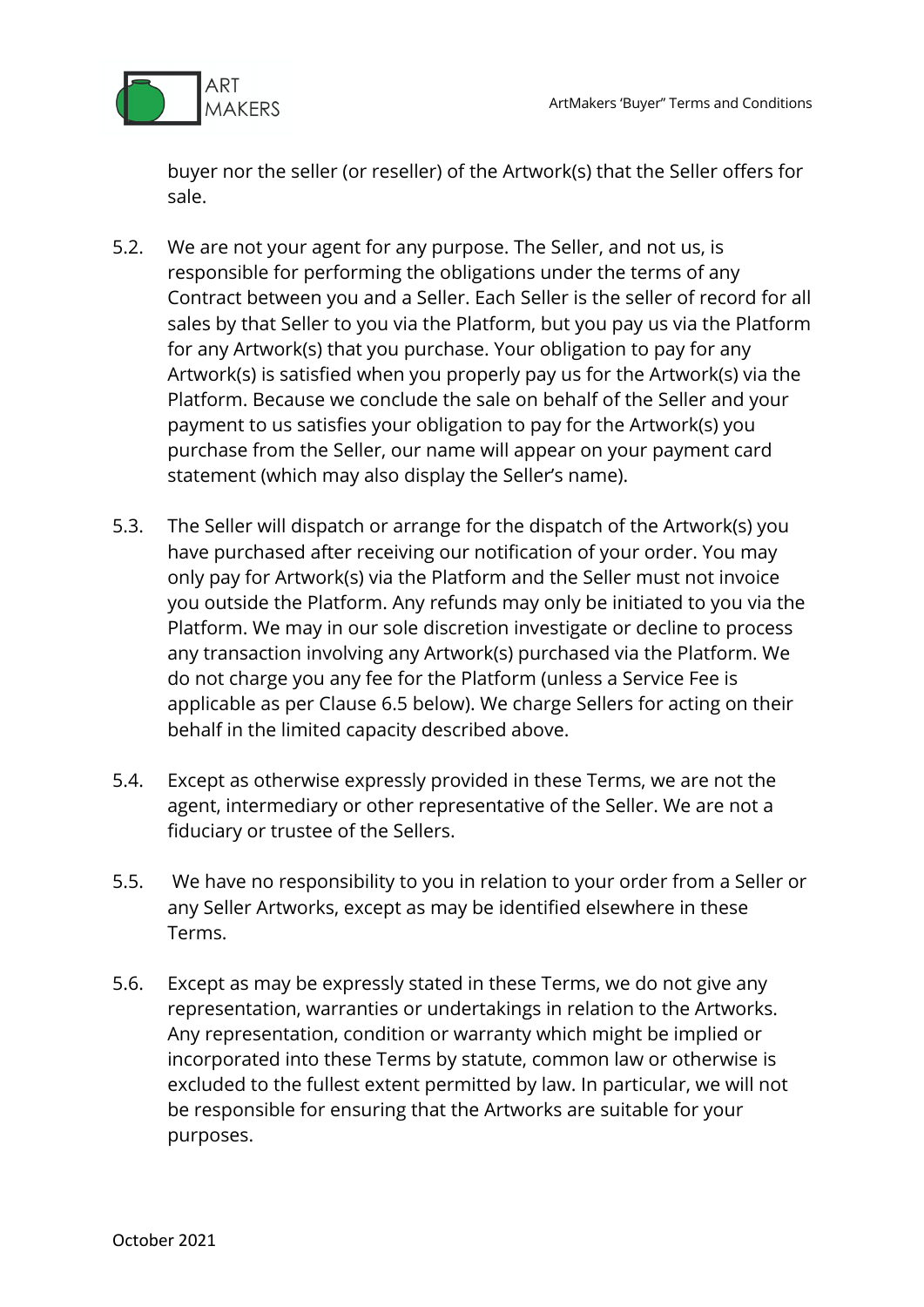

#### **6. PRICES, DELIVERY CHARGES AND SERVICE FEE**

- 6.1. The prices of the Artworks will be as quoted on our Platform from time to time. We take all reasonable care to ensure that the prices of Artworks are correct at the time when the relevant information was entered onto the system. However if we discover an error in the price of Artwork(s) you ordered, please see clause 6.6 below for details.
- 6.2. Prices for the Artworks may change from time to time, but changes will not affect any order already confirmed.
- 6.3. The price of a Artwork includes VAT (where applicable) at the applicable current rate chargeable in the UK for the time being. However, if the rate of VAT changes between the date of your order and the date of delivery, the VAT you pay will be adjusted, unless you have already paid for the Artworks in full before the change in VAT takes effect.
- 6.4. The price of a Artwork does not include Delivery Charges unless otherwise stated. Delivery charges within the UK are as quoted on our Platform from time to time. Delivery charges outside the UK may vary according to Artwork and destination Country and unless otherwise agreed shall be by agreement with the Seller.
- 6.5. A Service Fee may be charged to you for any order placed by you on the Platform. Where a Service Fee is applicable, the amount will be displayed to you before you place your order. By placing your order, you agree to pay to us the Service Fee charged for that order. The Service Fee is not refundable unless the order to which it relates is cancelled before the Artwork(s) is/are delivered.
- 6.6. It is possible that, despite our reasonable efforts, some of the Artworks on our Platform may be incorrectly priced. If we discover an error in the price of the Artworks you have ordered we will inform you of this error and we will give you the option of continuing to purchase the Artwork at the correct price or cancelling your order. We will not process your order with the Seller until we have your instructions. If we are unable to contact you using the contact details you provided during the order process, we will treat the order as cancelled and notify you in writing. Please note that if the pricing error is obvious and unmistakeable and could have reasonably been recognised by you as a mispricing, the Seller does not have to provide the Artworks to you at the incorrect (lower) price.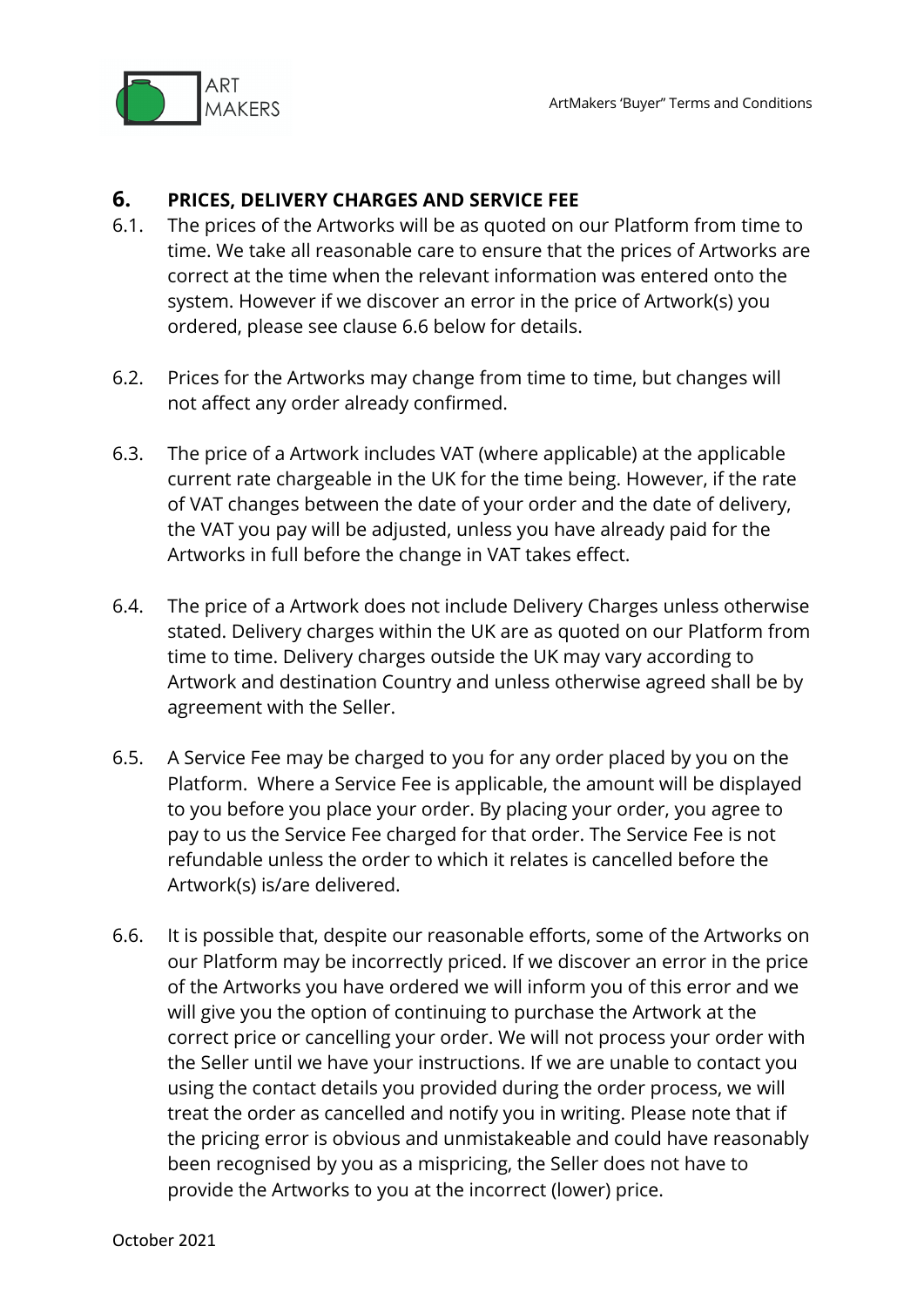

- 6.7. All Artworks shown on our Platform are subject to availability. We will inform you by e-mail as soon as possible if the Seller for any reason is unable to fulfil your order.
- 6.8. Other than International Sales and Commissions and Made to Order, the price of the Artwork, which includes any applicable VAT or UK taxes, is as displayed in GBP on the Website at the time of purchase.
- 6.9. If yours in an International Sale (i.e. you are buying from a Seller based in the UK, and the UK is either not your Country of residence and/or where you want your Artwork to be shipped), you may be responsible for additional charges. Dependant on the International Sale, this could include customs duties and rates of VAT which are different to those in England and Wales. We advise that you clarify this before placing your order by contacting the Artist directly using the "contact the artist" form available on the artists profile page on the Website

## **7. THE CONTRACT BETWEEN YOU AND THE SELLER**

- 7.1. The order process allows you to check and amend any errors before submitting your order to the Seller. Please take the time to read and check your order at each page of the order process.
- 7.2. After you place an order, you will receive an e-mail from us acknowledging that we have received your order on behalf of the Seller (Order Acknowledgement). However, please note that this does not mean that your order has been accepted by the Seller or by us. The Seller's acceptance of your order will be confirmed by the Order Confirmation email stating that the artwork ordered has been dispatched as per clause 7.3 below.
- 7.3. We will on behalf of the Seller confirm the Seller's acceptance to you by sending you an e-mail that confirms that the Artworks have been dispatched (Order Confirmation). The Contract between the Seller and you will only be formed when we send you the Order Confirmation.
- 7.4. If the Seller is unable to supply you with a Artwork, for example because that Artwork is not in stock or no longer available or because of an error in the price on our Platform as referred to in clause 6.1 or 6.6 above, you will be informed of this by e-mail and given the opportunity to choose an alternative artwork or to cancel your order and receive a full refund.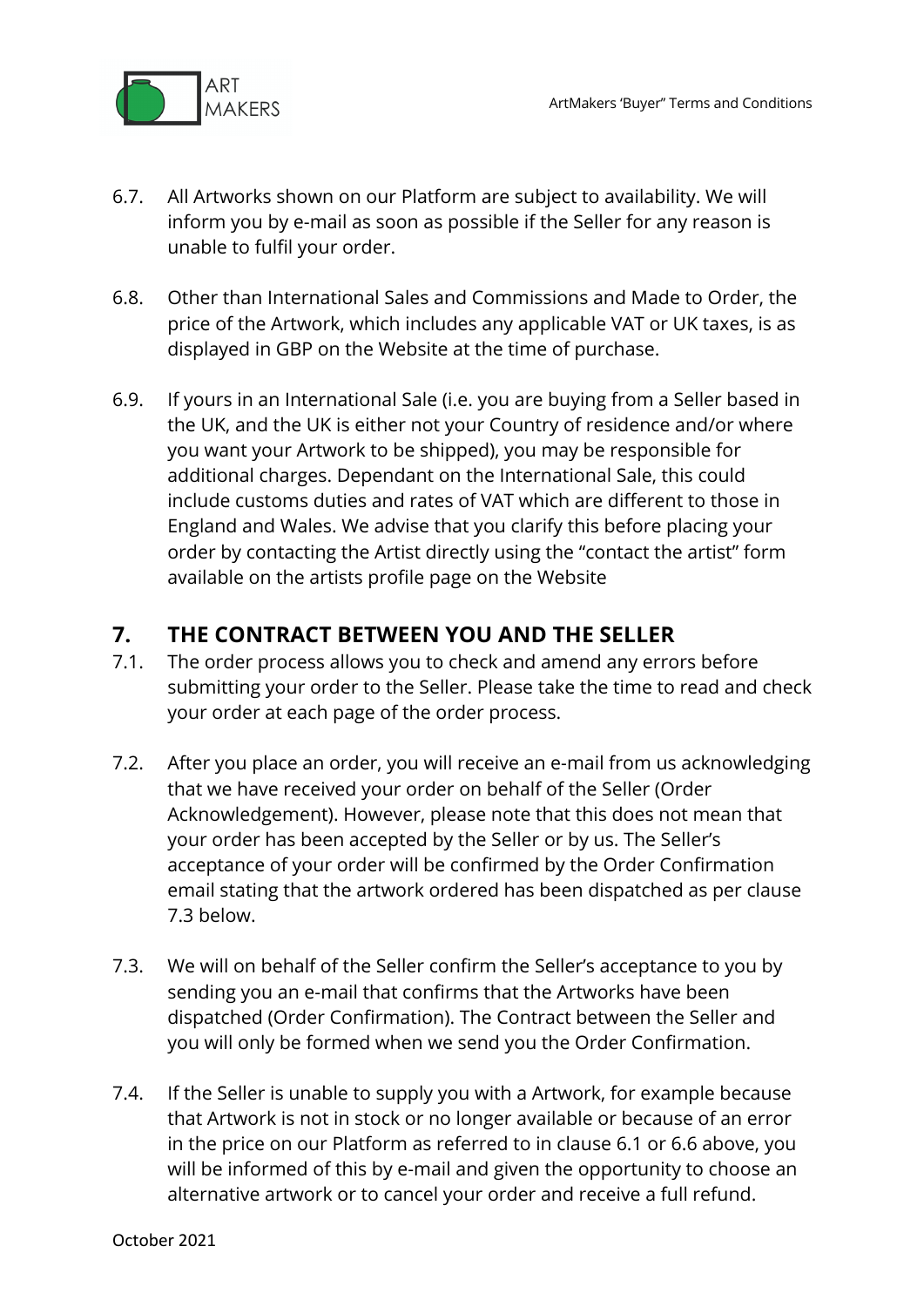

- 7.5. **Commissions:** You may discuss the scope, requirements, timeline and Price for an order a custom-made or bespoke Artwork(s) by using the 'Send Enquiry' messaging tool to be found on each Artist (Seller)'s Profile page.
- 7.6. Once you have agreed the specification with the Seller, the Seller will enter details on the site including a sum for an agreed deposit to be paid to the Seller (less our Commission). An invoice will be prepared on the site for you to authorise and pay.
- 7.7. Once the Seller completes the work and dispatches the Artwork(s), an invoice will be issued for the balance of the Price and an Order Confirmation will be sent to you. We will then debit your payment card for the balance of the Price.

#### **8. COMMISSIONS: BUYER OBLIGATIONS**

- 8.1. By authorising a commission the Buyer **(you, your)** agrees to the following terms and conditions:
- 8.2. **Buyer's obligation:** You will provide all necessary information (including images where applicable) in order for the Seller (**Artist**) to agree a timeline, a scope for the work, development stages for approval and a fixed price for the commissioned artwork.
- 8.3. Once the commission has been authorised, you agree to stay in regular contact with both the Artist and the ArtMakers team until the transaction is completed. You agree to accept the artwork as it is shipped (e.g. stretched/framed/rolled in a tube), in accordance with what has been agreed with the artist.
- 8.4. You will pay an agreed amount, as a non-refundable initial deposit, at the commencement of the transaction at which point you commit to purchasing the final Artwork provided all interim progress updates meet your approval. You are not obliged to proceed with the commission until you have paid the deposit.
- 8.5. The price agreed with the Artist will not change once the deposit has been paid unless otherwise agreed between you, the Artist and ArtMakers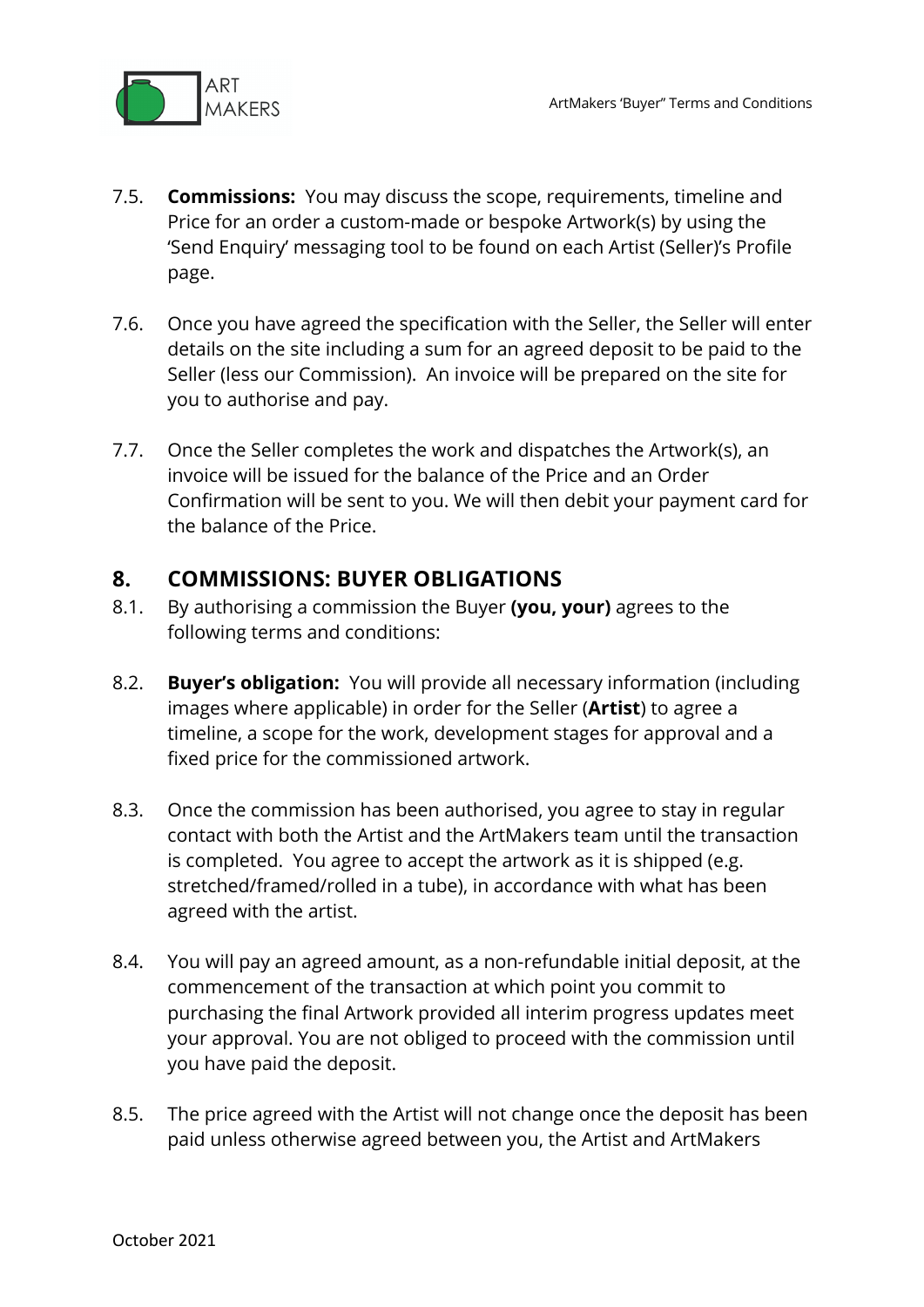

- 8.6. You will check and approve and/or provide feedback on all progress updates from the Artist. Continuing the exchange of messages with the Artist may constitute approval of the progress under these terms, unless expressly stated in a timely manner in a communication to both the Artist and to ArtMakers.
- 8.7. You will respect the artist's creative process, style and technique as part of the artistic process involved in the creation of the commission. You will accept the artist's freedom of expression in accordance with their practice.
- 8.8. By paying the deposit you confirm that you base your decision to proceed with the commission on the Artist's body of work presented to you on the ArtMakers platform at the time of requesting the commission.
- 8.9. You will pay the final balance once the artwork has been completed. The non-refundable deposit shall be forfeit should you choose not to proceed with the order.

#### **9. COMMISSIONS: ARTMAKERS' OBLIGATIONS**

- 9.1. ArtMakers ("we") act as the Sellers agent for the commissioned order.
- 9.2. We will work together with the Seller and the Buyer to ensure that the financial aspect of the commission is carried out in a smooth and timely manner. An email confirmation will be sent to both Buyer and Seller confirming the receipt of the deposit, the final payment and any interim payments at each stage that it is required.
- 9.3. Before paying the final payment, the Buyer shall be given the opportunity to approve the completed work. The Buyer will then be asked to pay the final balance due. The commissioned work will not be despatched by the Artist until the final payment has been received.
- 9.4. A Commission will be concluded when the artwork has been despatched and receipt confirmed by the Buyer.

## **10. DELIVERY WITHIN THE UK**

10.1. Other than for Commissions or other bespoke work, unless the applicable listing or Order Confirmation says otherwise, Sellers aim to dispatch Artwork to you within 14 days of the date of accepting your order. If there is going to be a delay the Seller will let you know by email so you can cancel your order or choose another piece of Artwork.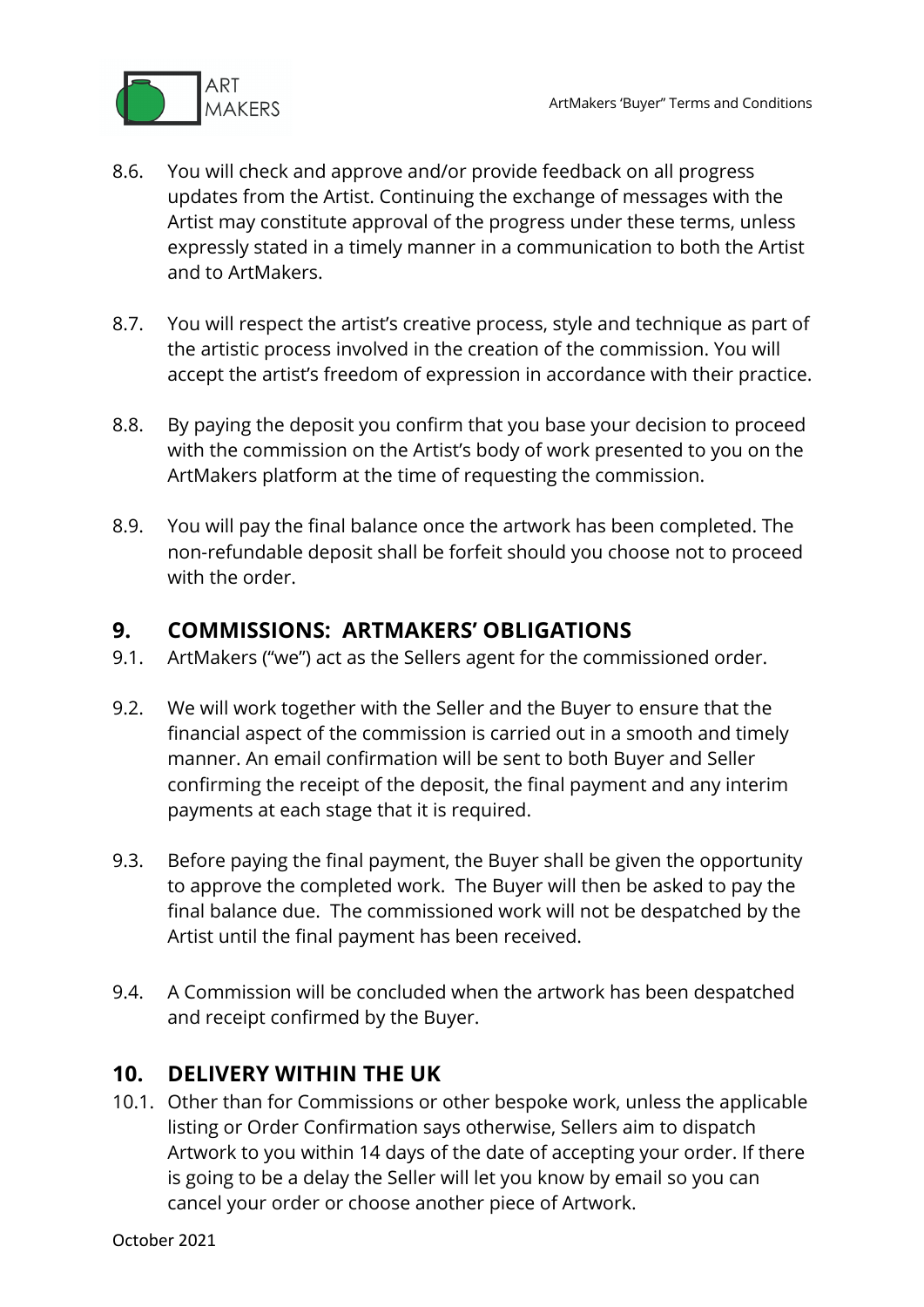

- 10.2. Your order will be fulfilled by the Seller as soon as is reasonable, unless there is an Event Outside Control. If the Seller is unable to fulfil delivery because of an Event Outside Control, we will contact you.
- 10.3. Delivery is arranged by the Seller to the address, provided by the Buyer on the Order Confirmation. The Seller will provide the Buyer with a tracking number once the Artwork(s) have been shipped.
- 10.4. If you have any particular shipping requirements, please contact the Seller directly using the "Send Enquiry" form available on the Artist's Profile page on the Website
- 10.5. Delivery will be completed when the Artworks are delivered to the address you gave when making the order.
- 10.6. The Artworks will be your responsibility from the completion of delivery.
- 10.7. You own the Artworks once you have made the payment in full, including all applicable Delivery Charges.

#### **11. INTERNATIONAL PAYMENT AND DELIVERY**

- 11.1. All prices are displayed in British pounds (GBP) and so you will be paying using GBP.
- 11.2. Where the Website displays a currency converter then this is only a guide/estimate because if your own payment method is not GBP (for example, in Euro or US\$,) then your payment method provider may make a charge for paying in GBP and they will also calculate the rate of currency exchange.
- 11.3. Currency exchange rates and charges are your responsibility so you may wish to check this with your payment provider before placing your order.
- 11.4. International shipping destinations are set by the Seller. We do our best to encourage Sellers to ship worldwide, but in some cases, Sellers will only ship to a limited set of countries.
- 11.5. If you wish to have a Artwork delivered to a country that a Seller currently does not ship to, please contact the Seller directly using the "Send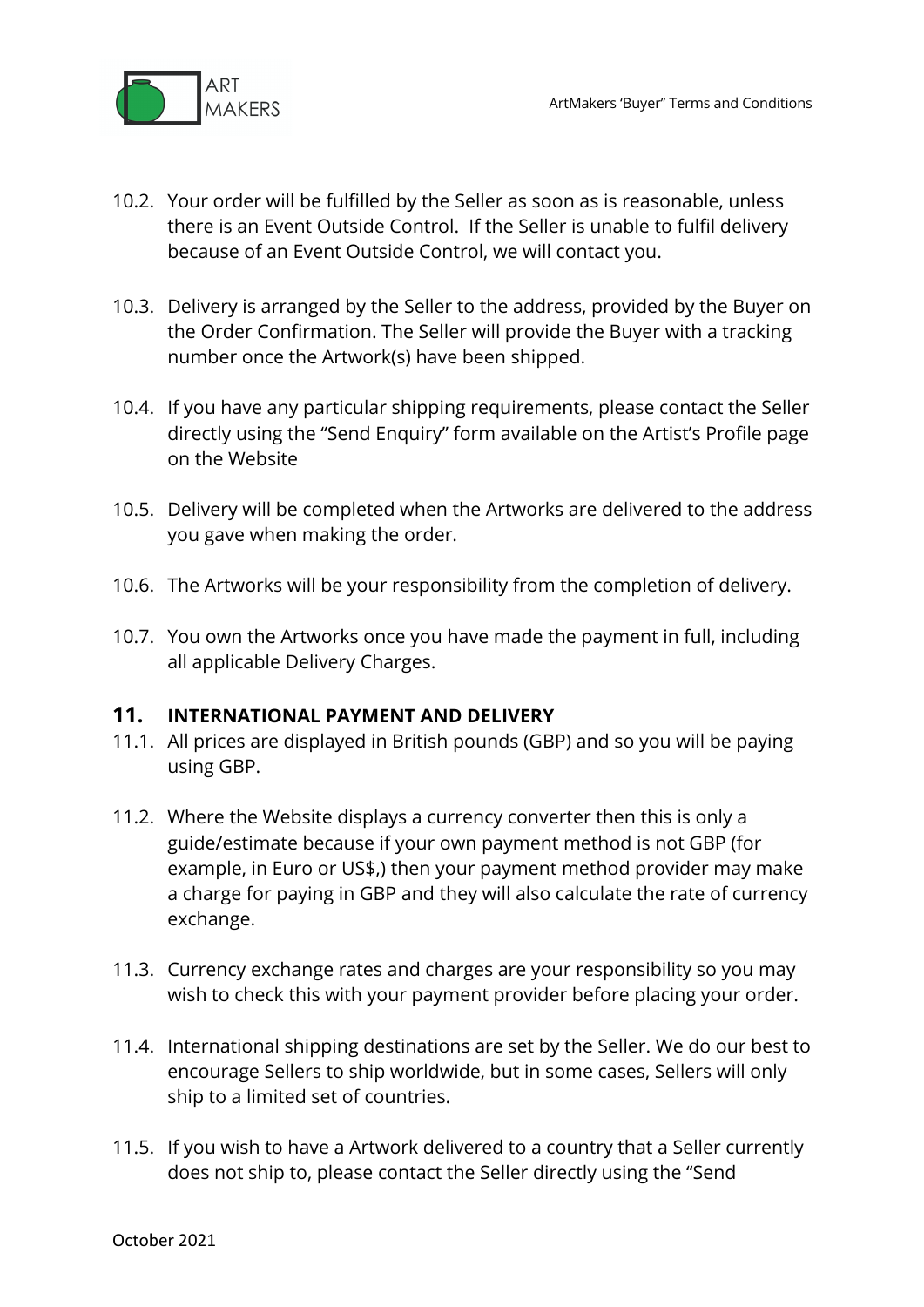

Enquiry" form available on the Artist's Profile page on the Website or ArtMakers at admin@ArtMakers.com.

- 11.6. If you order Artworks from our Platform for delivery to an International Delivery Destination, your order may be subject to additional import duties and taxes, applied when the delivery reaches that destination. Please note that neither we nor the Seller have no control over these charges and cannot predict their amount.
- 11.7. You will be responsible for payment of any such import duties and taxes. Please contact your local customs office for further information before placing your order.
- 11.8. You must comply with all applicable laws and regulations of the country for which the Artworks are destined. We or the Seller will not be liable or responsible if you break any such law.

# **12. CANCELLATION AND RETURN RIGHTS**

- 12.1. With the exception of any commissions or other custom-made Artworks, individual Buyers **"Consumers"** (see Definition at Section 2 above) have a legal right to cancel a Contract with the Seller under The Consumer Contracts (Information, Cancellation and Additional Payments) Regulations 2013 during the period set out below in clause 12.3 below. This means that during the relevant period if you change your mind or for any other reason you decide you do not wish to keep a "Artwork", you can notify us of your decision to cancel the Contract with the Seller and receive a refund.
- 12.2. The above cancellation right does not apply in the case of any commission, made-to-measure or other custom-made Artworks
- 12.3. You may cancel a Contract from the date you receive the Order Confirmation, which is when the Contract between you and the Seller is formed. You have a period of 14 (fourteen) days in which you may cancel, starting from the day you receive the Artworks.
- 12.4. To cancel a Contract, you must contact us in writing by sending an e-mail to admin@artmakers.uk. You may wish to keep a copy of your cancellation notification for your own records. A member of the ArtMakers team will then contact you regarding how to return the Artworks.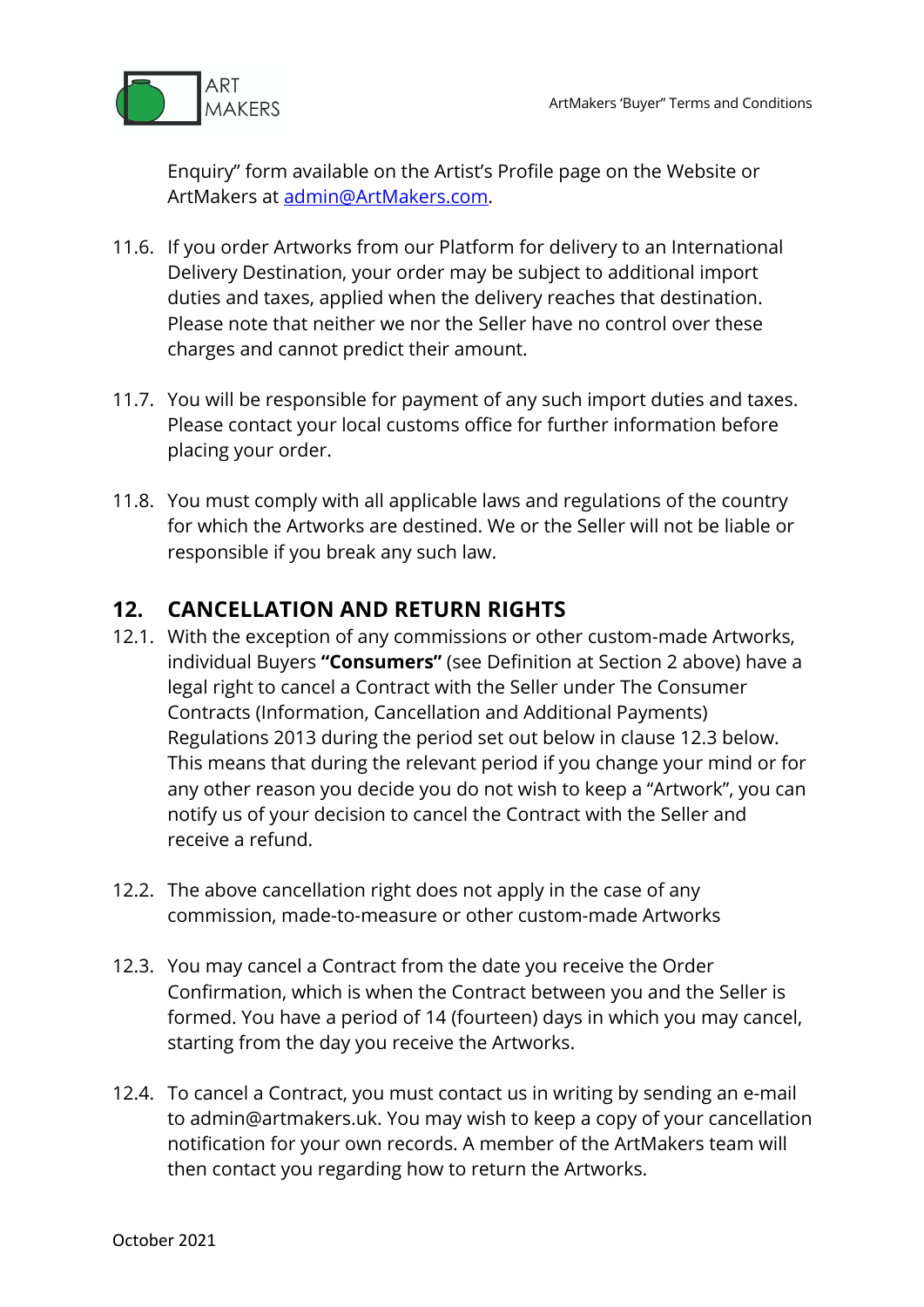

- 12.5. Unless your item is faulty or we have agreed otherwise with you prior to you returning the Artwork, then you will be responsible for the costs in returning the item(s) to the Seller.
- 12.6. You have a legal obligation to keep the Artworks in your possession and to take care of the Artworks while they are in your possession. Please note that the law enables Sellers to deduct an amount from any refund if you have diminished the value of the Artwork by handling it beyond what is necessary to establish its nature, characteristics and function – defined as "unreasonable use".
- 12.7. Artworks must be returned unused and in the same condition as they were delivered, with the original packaging, within 14 days of the date you advise us of your cancellation using the postal address as provided on the dispatch notice unless the Seller has specifically provided you with an alternative for the return. We always advise that you return a Artwork using a service which provides you with proof of sending.
- 12.8. Once the returned Artwork has been received by the Seller, if you are entitled to a refund, we will refund you on the credit card or debit card used by you to pay. You will receive a full refund of the price you paid for the Artworks and any applicable Delivery Charges you paid unless "unreasonable use" can be shown.
- 12.9. Consumers will always have legal rights in relation to Artworks that are faulty or not as described. These legal rights are not affected by the detail of the Returns Policy.

#### **13. HOW TO PAY**

- 13.1. We are authorised by the Seller to accept your payment of the Price payable for your orders in accordance with our role as commercial agent for the Seller as described in Section 5 above.
- 13.2. You can only pay for Artworks using the payment method(s) displayed as available to pay for the relevant Artworks when you checkout.

#### **14. THE SELLER'S WARRANTY**

14.1. The Seller provides a warranty that on delivery the Artworks shall be free from material defects. However, this warranty does not apply in the circumstances described in Clause 14.2 below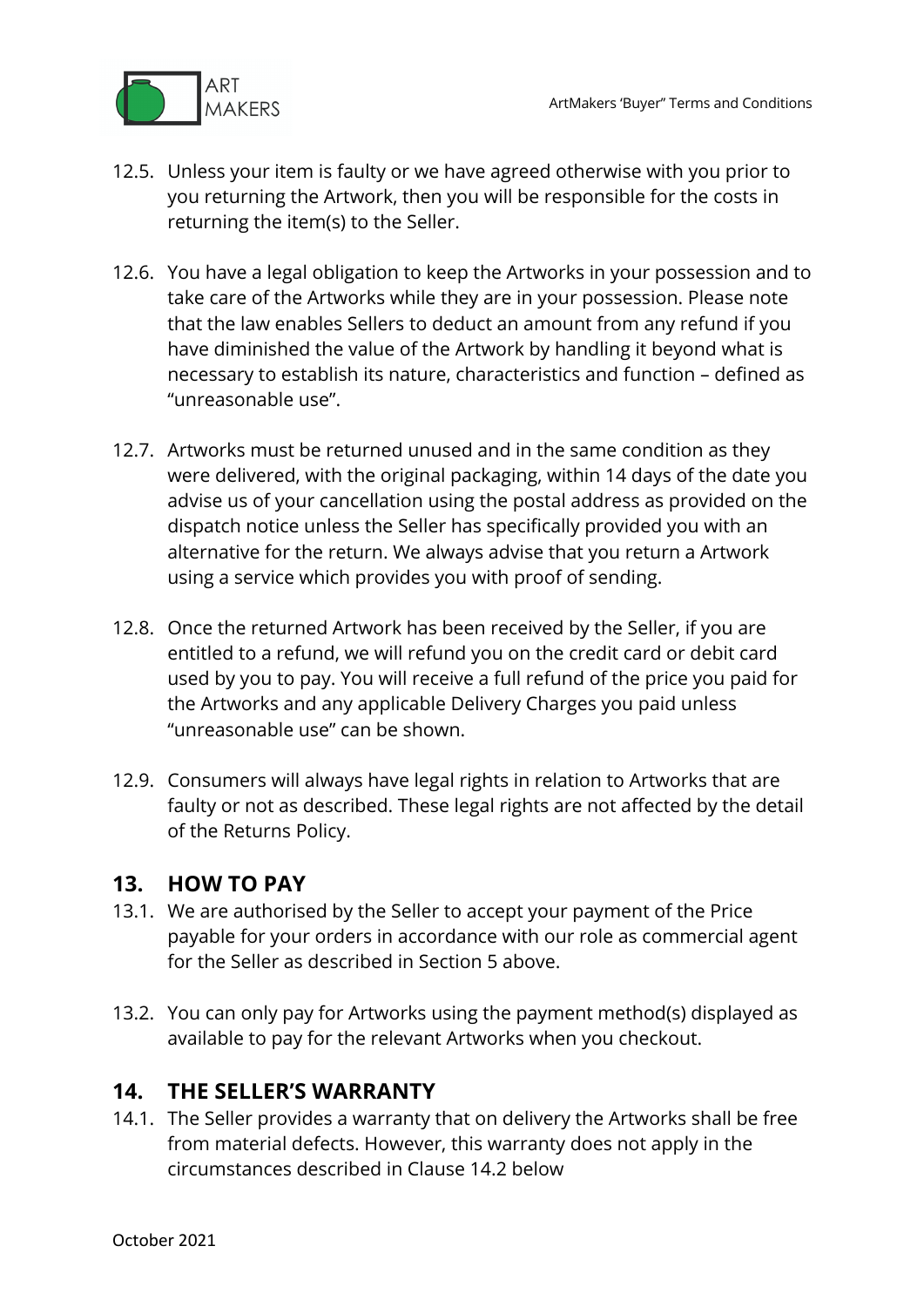

- 14.2. The warranty in clause 14.1 above does not apply to any defect in the Artworks arising from: a) fair wear and tear; b) wilful damage, abnormal storage or working conditions, accident, negligence by you or by any third party; c) if you fail to use the Artworks in accordance with its intention; d) any alteration or repair by you or by a third party who is not one of our authorised repairers; or e) any specification provided by you.
- 14.3. If you are a 'Consumer', this warranty is in addition to your legal rights in relation to Artworks that are faulty or not as described.

Where there is a problem with your order, such as the wrong Artwork arrives or any Artwork is faulty or missing, then we ask that you contact the Seller directly using the "Send Enquiry" form available on the Artist's Profile page on the Website or email us at admin@artmakers.uk within 14 days after the day you received the Artwork.

- 14.4. Depending on the problem with your order the Seller will agree the next action with you which may include:
	- whether you wish to receive a replacement Artwork
	- arrangements claim a refund.
- 14.5. In the event that you wish to return the Artwork and claim a refund
	- You should send photos of the damage Artwork and packaging, Retain the Artwork and packaging in case an inspection is required by the Seller or their insurer.
- 14.6. All returns shall be carried out in accordance with the terms of Section 12 above.

## **15. OUR LIABILITY**

- 15.1. If we fail to comply with these Terms, we are responsible for loss or damage you suffer that is a foreseeable result of our breach of these Terms or our negligence, but we are not responsible for any loss or damage that is not foreseeable. Loss or damage is foreseeable if they were an obvious consequence of our breach or if they were contemplated by you and us at the time we entered into the Contract.
- 15.2. We only supply the Artworks for domestic and private use. You agree not to use the Artwork for any commercial, business or re-sale purposes, and we have no liability to you for any loss of profit, loss of business, business interruption, or loss of business opportunity.